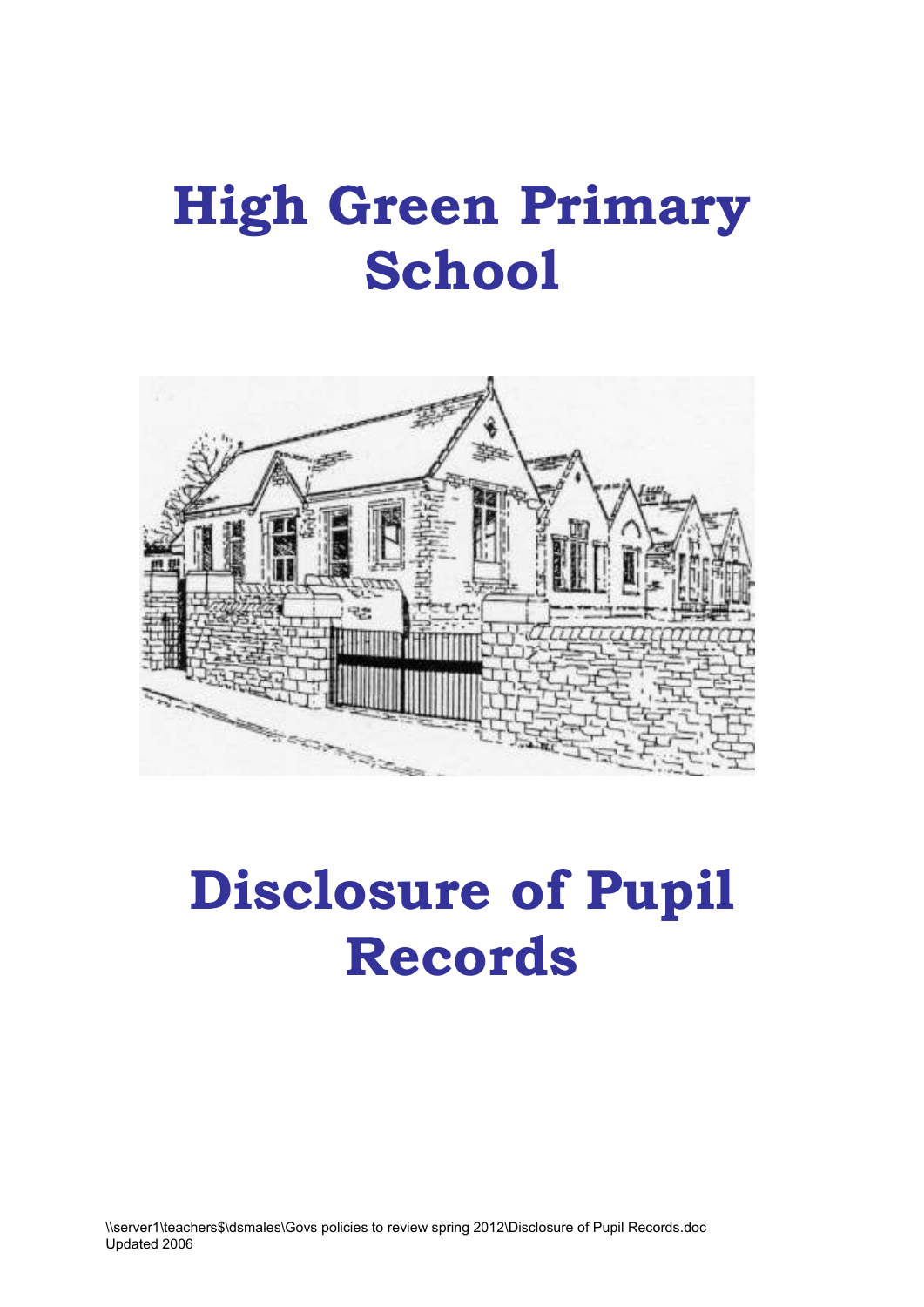*At High Green Primary School we have agreed the following advice and have adopted it as our policy to disclosure of pupil records. This will be amended in the light of any national or local updates.* 

# **GUIDANCE NOTE FOR HEADTEACHERS AND GOVERNING BODIES**

# **THE DISCLOSURE OF PUPIL RECORDS**

## **1. INTRODUCTION**

This note is intended to assist schools in complying with the requirements of the law relating to disclosure of pupil records. It is not intended to provide information or guidance on the detail of the records that must be kept, reports to parents, or the transfer between schools (the assumption being that all educational and curricular records will be transferred between schools). It is intended to provide general guidance only on the main requirements and is not a substitute for the detailed provisions of the relevant Regulations. **Governing Bodies, Headteachers and other staff must always consider the welfare of the child and seek advice if necessary.** 

Further information is available from:

- Advice and Conciliation Service Legal and Governance (legal issues) (general matters)
	- $O$  0114 292 2161
	- $\circ$  0114 292 2163
	- $\circ$  0114 292 2164
- Safeguarding Children Service (child protection issues)
	- $\circ$  0114 2544365
- - $\circ$  0114 2734004
	- $O$  0114 2053273
	- $\circ$  0114 2053304
	- $\circ$  0114 2736564
	- $\circ$  0114 2053127
	- $\circ$  0114 2053305
	- o CorpLegalCYPD.sheffield.gov.uk

# **2. MEANINGS**

In this document:

**'Curricular record'** means the formal record of a pupil's academic achievements, his other skills and abilities and his progress in School – the Regulations require that this record be kept and updated annually.

**'Educational record'** means any statement of special educational needs; and any personal education plan relating to the pupil and effectively any record of information (including the Curricular record) which is processed by or on behalf of the Governing Body of or a teacher at a School (not including academies), which relates to any person who is or has been a pupil of the School, and which originated from or was supplied by or on behalf of the following: -

- a. an employee of the local authority;
- b. any teacher or other employee (including an educational psychologist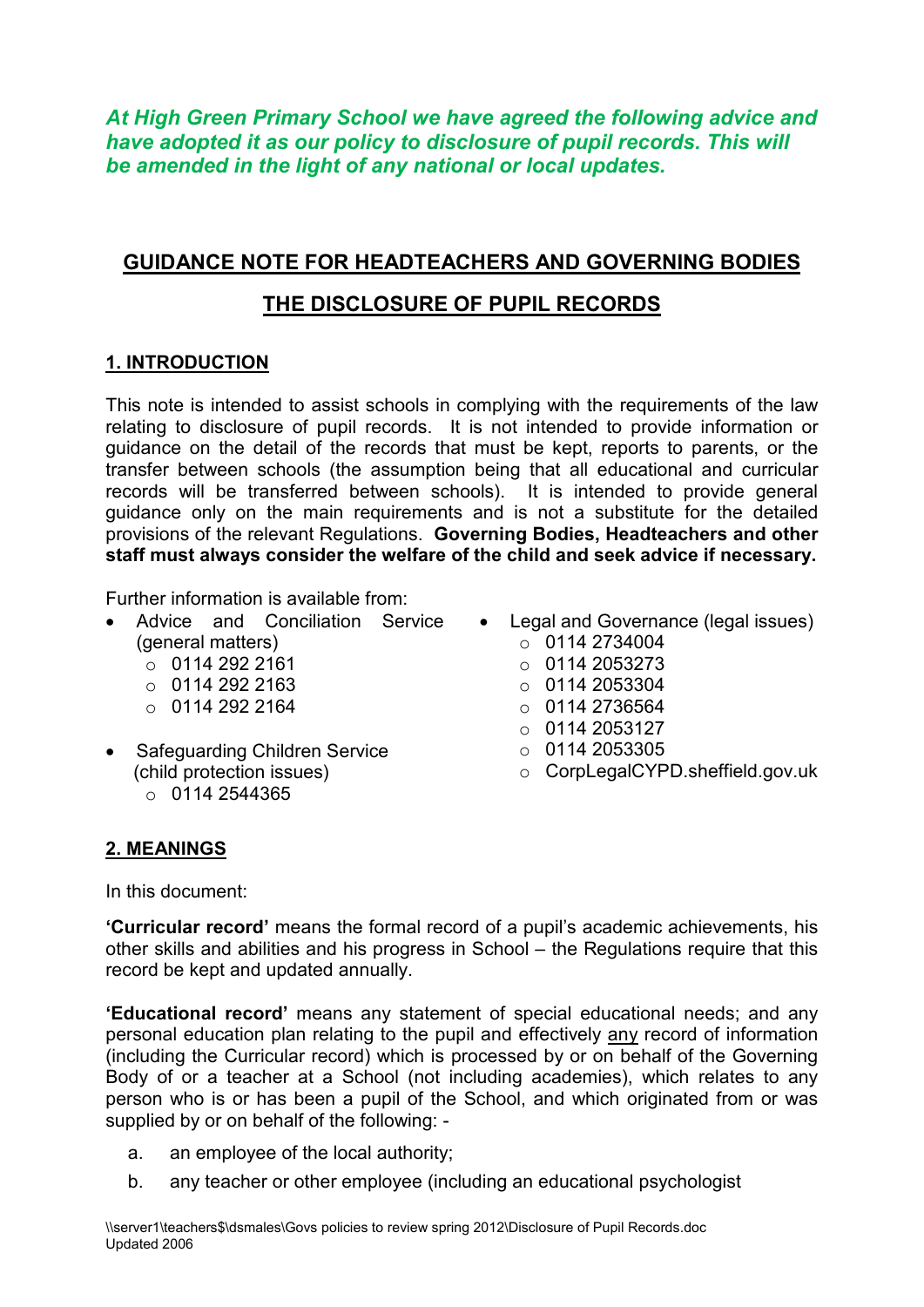engaged by the governing body) of a voluntary aided, foundation or foundation special school or any special school not maintained by the local authority

- c. the pupil;
- d. a parent of that pupil.

**N.B.** The above definitions are different and different responsibilities apply to each.

**'Parent'** unless specifically stated otherwise means: -

- all natural parents, whether they are married or not;
- any person who, although not a natural parent has a parental responsibility for a child;
- any person who, although not a natural parent, has care of a child (i.e. the child effectively lives with them).

For more information see the separate 'FAQ' guidance 'Parental Responsibility and Parents' Rights in Relation to Education which is available from Legal and Governance (see above for contact details).

**'Regulations'** means the Education (Pupil Information) (England) Regulations 2005.

# **3. REQUIREMENTS TO DISCLOSE RECORDS TO PARENTS**

#### **Under the Regulations**

It is the duty of the Governing Body following a written request by a parent for disclosure of a child's educational record (including the curricular record), within 15 school days: -

- a. Where the request is for access to allow inspection free of charge.
- b. Where the request is for a copy to provide a copy free of charge unless the Governing Body has prescribed, in advance, fees to be paid. Fees cannot exceed the cost of supply.

When requested to release a child's educational record under the regulations you should note the following: -

- The requirements in the Regulations only apply to written requests
- There are some exceptions see paragraph 5 below
- The Governing Body should consider translating the information into another language if it appears appropriate to do so but this is no longer a requirement under the regulations
- Where a solicitor or other representative requests copy records, it is always good practice to request a signed form of authority from the parent. Where court proceedings have been brought or may be brought advice should be sought from Legal and Governance.
- Governing Bodies should consider whether to make a charge for copying
- Any information held by a Children and Young People's Service separately (for example in relation to pupils subject to statements of Special Educational Needs) does not fall within the strict definition of educational records unless copies are sent to and held by the School.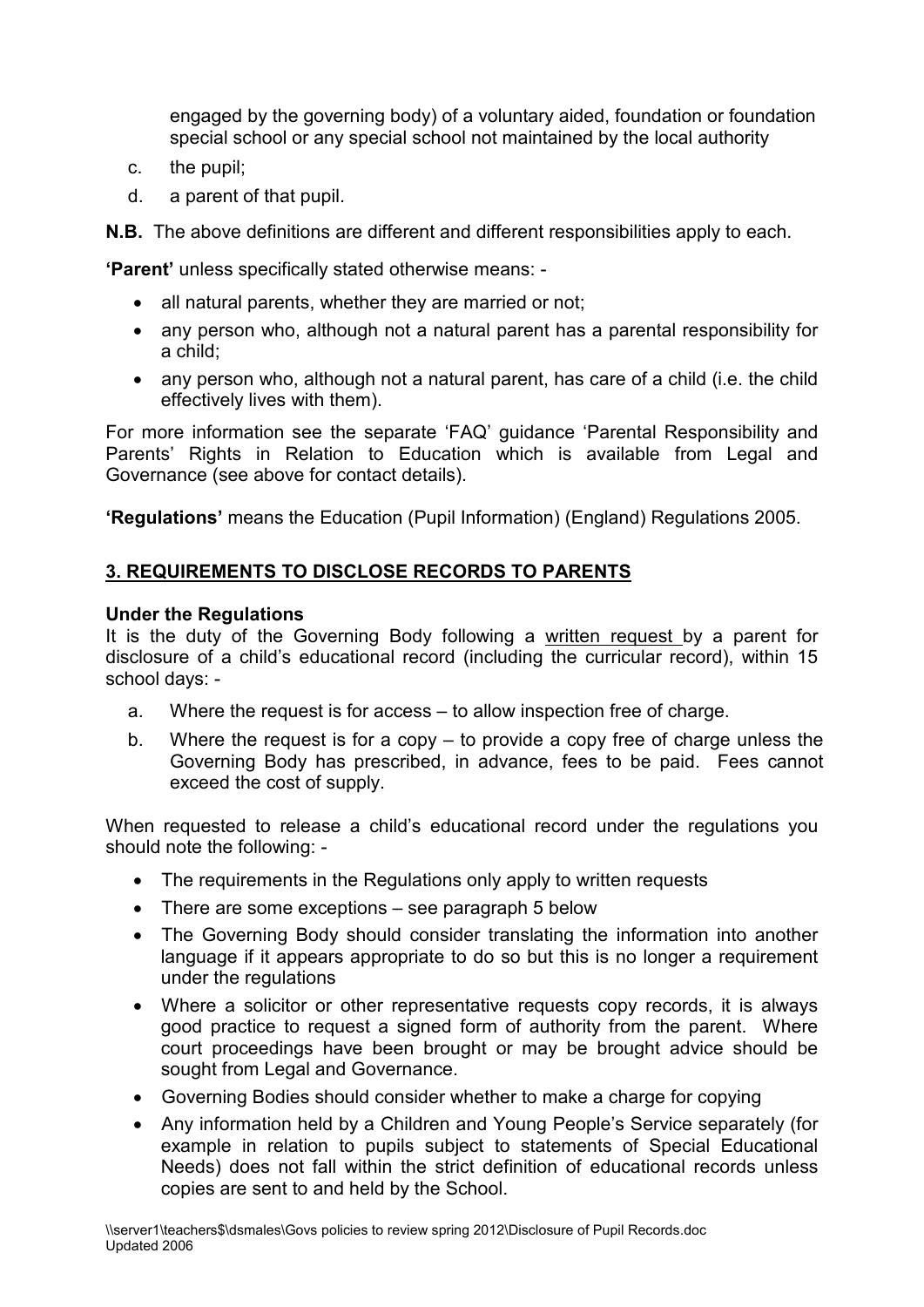#### **Under the Data Protection Act**

There is an additional right under the Act for persons with parental responsibility for a child to be able to request disclosure of data within the meaning of the Data Protection Act that relates to their child. This right is likely to be only exceptionally used given the rights under the Regulations above. However, under these circumstances if it is clear that the parent is requesting the information for their own purposes rather than on behalf of the child or if the child is mature enough to understand the nature of the request and could make it themselves, the request can be refused. Disclosure must be made within 40 days of the request being made.

**N.B.** The disclosure requirements of the Data Protection Act are wider than the Regulations, and cover all records/data.

# **4. PUPILS RIGHT TO ACCESS RECORDS**

This comes again from the Data Protection Act 1998. A child may submit a written request to see records and that child should be allowed access if it is clear they understand what they are asking for unless the request is being made clearly on behalf of the third party (such as the parent) – see above.

## **5. EXCEPTIONS REQUESTS FOR DISCLOSURE BY PARENTS OR CHILDREN**

#### **The following paragraphs list information that should not be disclosed**

**N.B.** The welfare of the child is the most important consideration. Where an exception applies there is no obligation to disclose that any information exists. A proper view must, however, be taken whether an exception applies.

- 1. Information which, if disclosed, would be likely to cause harm to the physical or mental health or condition of any person including the child (see paragraph 6).
- 2. If it is not covered by paragraph 1 above and where a parent makes a request, information as to whether the child is or has been subject of or may be at risk of child abuse if it is not in the best interests of the child for the information to be disclosed (see paragraph 7).
- 3. Any information if the request is from a child unless it is clear that they understand the nature of their request.
- 4. Exceptionally, any information if the request is by a parent and it is clear that they are making the request not in the interests of the child and for their own purposes (an example may be an estranged parent seeking information as to the whereabouts of their child to find out where the child's mother/carer lives).
- 5. Information to the extent that it identifies a third party and they do not consent to disclosure, unless it is reasonable to disclose without consent. Release without consent will generally only be reasonable where general information is being given perhaps to identify educational activities conducted with another child or children or where it can be implied from a letter from a third party that it is acknowledged that the information will be disclosed.

Where it would not be reasonable to release without consent, consent must be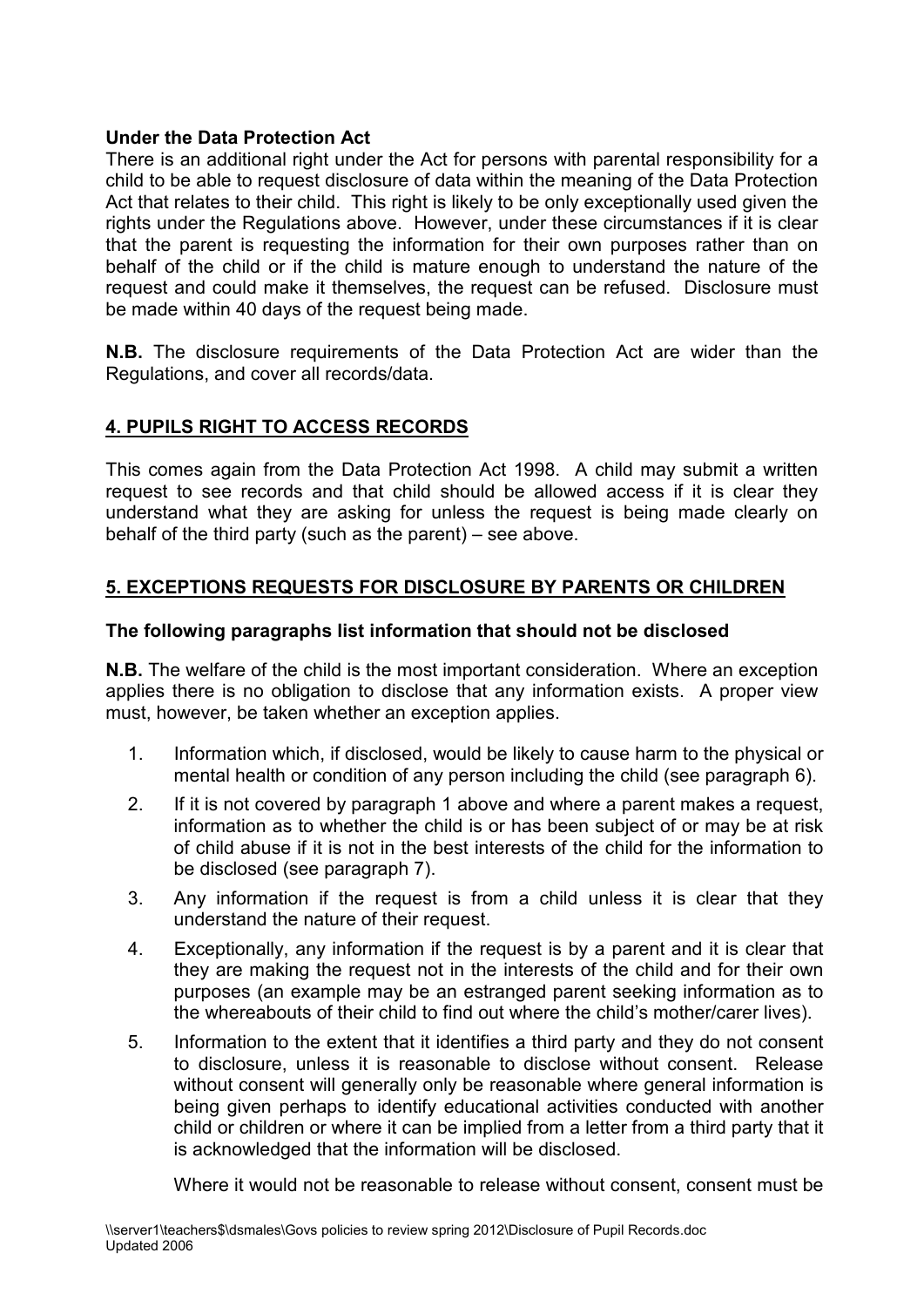requested prior to disclosure. This may well be problematic or impractical in cases such as bullying cases where even seeking the consent from the third party may cause conflict. In these circumstances it may be possible to modify the records by deletion of reference to that third party which may not only include name but also any other information which might identify that third party. In some cases it may be necessary to withhold the whole of the document.

**N.B.** Third parties does not include teachers or other employees of the CYPD or the Governing Body unless 1 above applies.

This is perhaps the most difficult area to work through, particularly where the third parties are other children. Particular care needs to be taken about any child abuse allegation.

- 6. Information processed by a teacher solely for a teacher's own use there will only be limited circumstances in which this will apply. It may apply if the teacher is conducting some form of research or is holding some information for personal use in an employment context. It does not apply if other staff have access to it or the teacher has made the record at the request of the head teacher
- 7. Information contained in a report to the court in certain proceedings relating to the child.
- 8. References supplied to potential employers of the child, any national body concerned with student admissions, another school, an institution of further or higher education, or any other place of education and training
- 9. Information recorded by the pupil during an examination

#### **6. INFORMATION RELATING TO THE PHYSICAL OR MENTAL HEALTH OR CONDITION OF A PUPIL**

This is subject to special provisions.

- Before disclosure (unless the information is already known to the pupil/parent) or a conclusion that exception 1 applies, an appropriate health professional must be consulted - Data Protection (Subject Access Modification) (Health) Order 2000.
- Where a parent requests such information, if the pupil has expressly indicated or if there is an expectation by the pupil that such information should not be disclosed it should not be disclosed.

## **7. CHILD PROTECTION RECORDS**

- Disclosure of such records
	- $\circ$  To the child or parent see exceptions 1 and 2 in particular above
	- $\circ$  To other agencies e.g. the Police or courts this may be appropriate and will not breach the provisions preventing disclosure if disclosure is in the public interest or subject of a court order or other legal obligation, for example, if a crime has been or is being committed [Legal advice above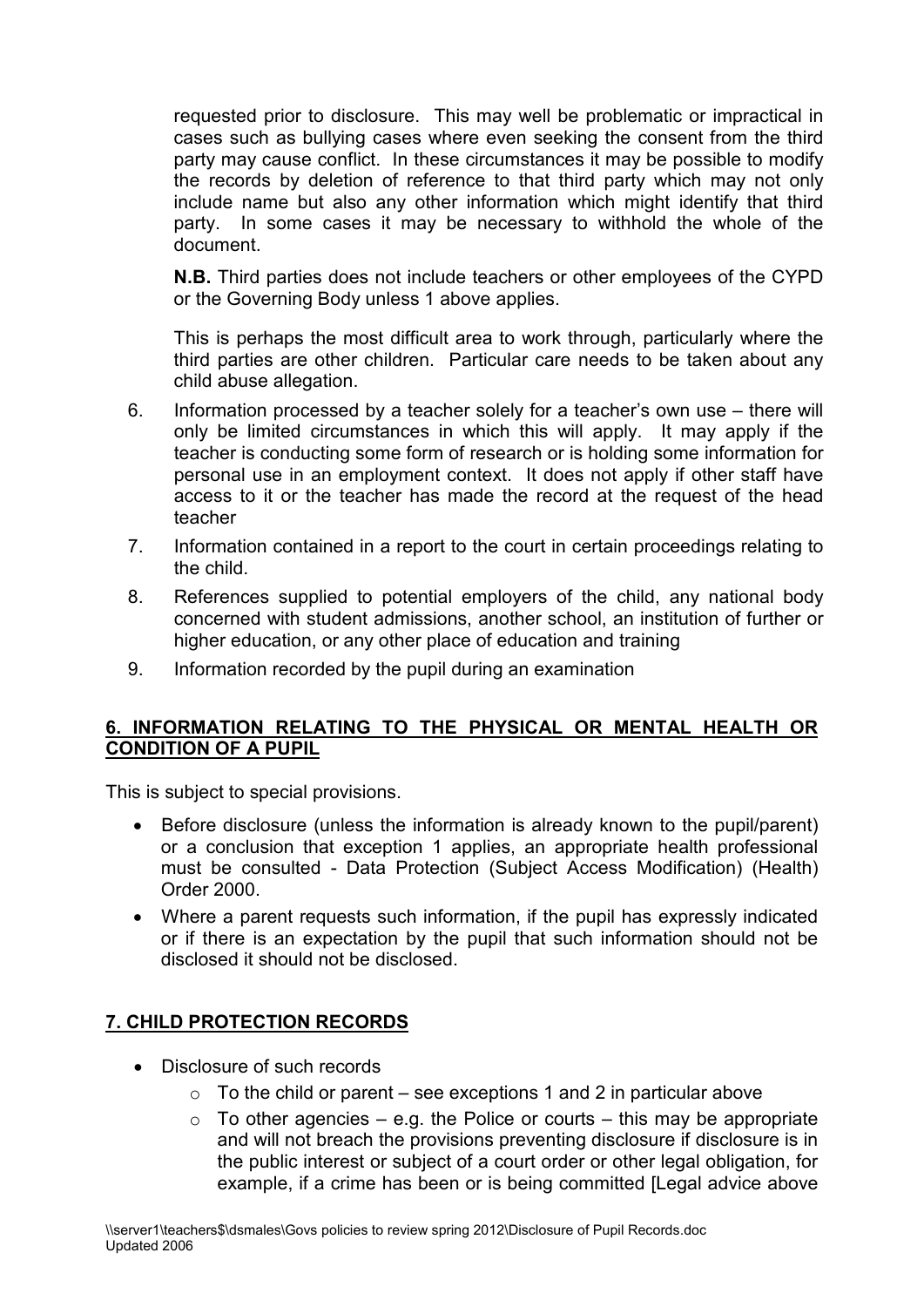should always be sought where court proceedings are in place/anticipated]. It will normally be in the public interest for records to be disclosed for the purposes of a Children Act assessment under Section 17 or an enquiry under Section 49, but consideration should be given to each case (with advice from the Safeguarding Children Team if appropriate).

- Keeping of Child Protection records
	- o Child Protection records must be kept apart from the child's other educational records but the person responsible for considering a request for general disclosure (the Headteacher or other person) must be aware of their existence, and a proper conclusion must be reached as to whether any part of them should be disclosed. The Child Protection records must be in a secure place and only the Headteacher and Child Protection Liaison Teacher should have access to them.

Please also see the separate CYPD guidance on Child Protection records and the DfES guidance at: http://www.teachernet.gov.uk/wholeschool/familyandcommunity/childprot ection/goodpractice/recordkeeping/

# **8. RETENTION OF RECORDS**

See the separate CYPD guidance on record keeping and retention periods.

## **9. TRANSFER OF RECORDS**

When a pupil is being considered for a place at another school or institution of further or higher education if they are asked, in writing, to do so the governing body must provide, free of charge, within 15 school days of the request being received a copy of the pupil's curricular record to the responsible person at that institution. The responsible person is the head teacher of an independent school, the governing body of any other school or the person responsible for the conduct of any institution of further or higher education. The record sent must not include results of any assessments of the pupil's achievements.

When a pupil transfers from one school to another (in Wales, Scotland or Northern Ireland) the Governing Body must send to the new school, within 15 school days of the pupil being removed from the register:

- All educational records relating to the pupil
- The common transfer file<sup>1</sup>

The common transfer file is sent through the secure file transfer service on the Teachernet website

(http://www.teachernet.gov.uk/management/ims/datatransfers/s2s/). If the school does not know the identity of the new school to which a pupil has transferred, although  $\overline{a}$ 

 $1$  All maintained schools that have capability to transfer defined items of pupil data (see above) electronically when children change schools are expected to do so. This is known as the common transfer file. Schools without the capability to transfer data electronically should use alternative means.